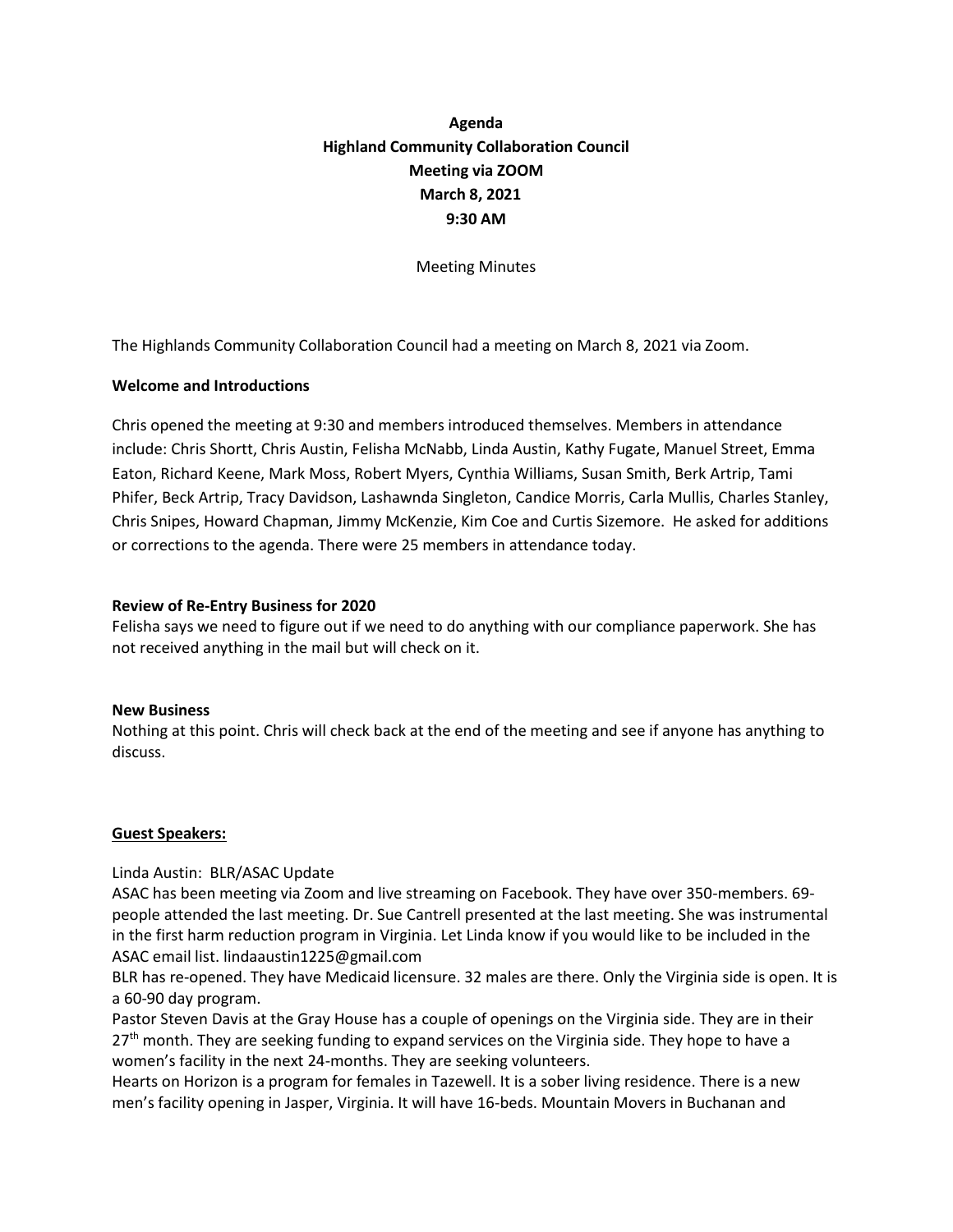Tazewell are in the process of opening. If you know of a "little free pantry" box in your locality, please let Linda know so she can map these boxes. The Rx Summit is upcoming in April. It is virtual this year. The cost is \$425.

## **April 2021 Council Presentations: Suggestions?**

Chris Snipes with Virginia Cares (People, Inc.) would like to present in April.

#### **Sub-Committee Reports**

Tabled

*Housing Committee/ Service Integration Committee/ Grants/Finance Committee* (Matt, Emma, Andy, Felisha, and Linda)

*Employment Committee:* (Jimmy with DARS, Mike with VEC)

*Mentoring Committee/ Substance Abuse Committee:* (Ruth, Teresa, Chris, Chuck) *Public Relations Committee:* (Kim, Manuel) *Executive Committee:* (Chris, Richard, Felisha and Chris).

#### **Re-entry Updates**

#### **Local Coalition Updates**

#### **Questions/Concerns/Comments/Announcements:**

Howard made the council aware of a grant opportunity that is due by April 12<sup>th</sup>. He will email the guidance to Chris. It is for those who have been incarcerated due to opioids.

The harm reduction program in Smyth County needs toiletry items donated.

## **Next meeting –***April 12, 2021: 2rd Monday*

## [http://www.highlandsccc.org](http://www.highlandsccc.org/)

Please Like and visit us on Facebook at Highlands Community Collaboration Council

Join Zoom Meeting

[https://us02web.zoom.us/j/87180242951?pwd=UTE0eVQwSnNtMUZFQVQ4WEQvbGlhQT09](https://www.google.com/url?q=https://us02web.zoom.us/j/87180242951?pwd%3DUTE0eVQwSnNtMUZFQVQ4WEQvbGlhQT09&sa=D&source=calendar&usd=2&usg=AOvVaw21W1KXsp3kaJDolFCsnOq_)

Meeting ID: 871 8024 2951